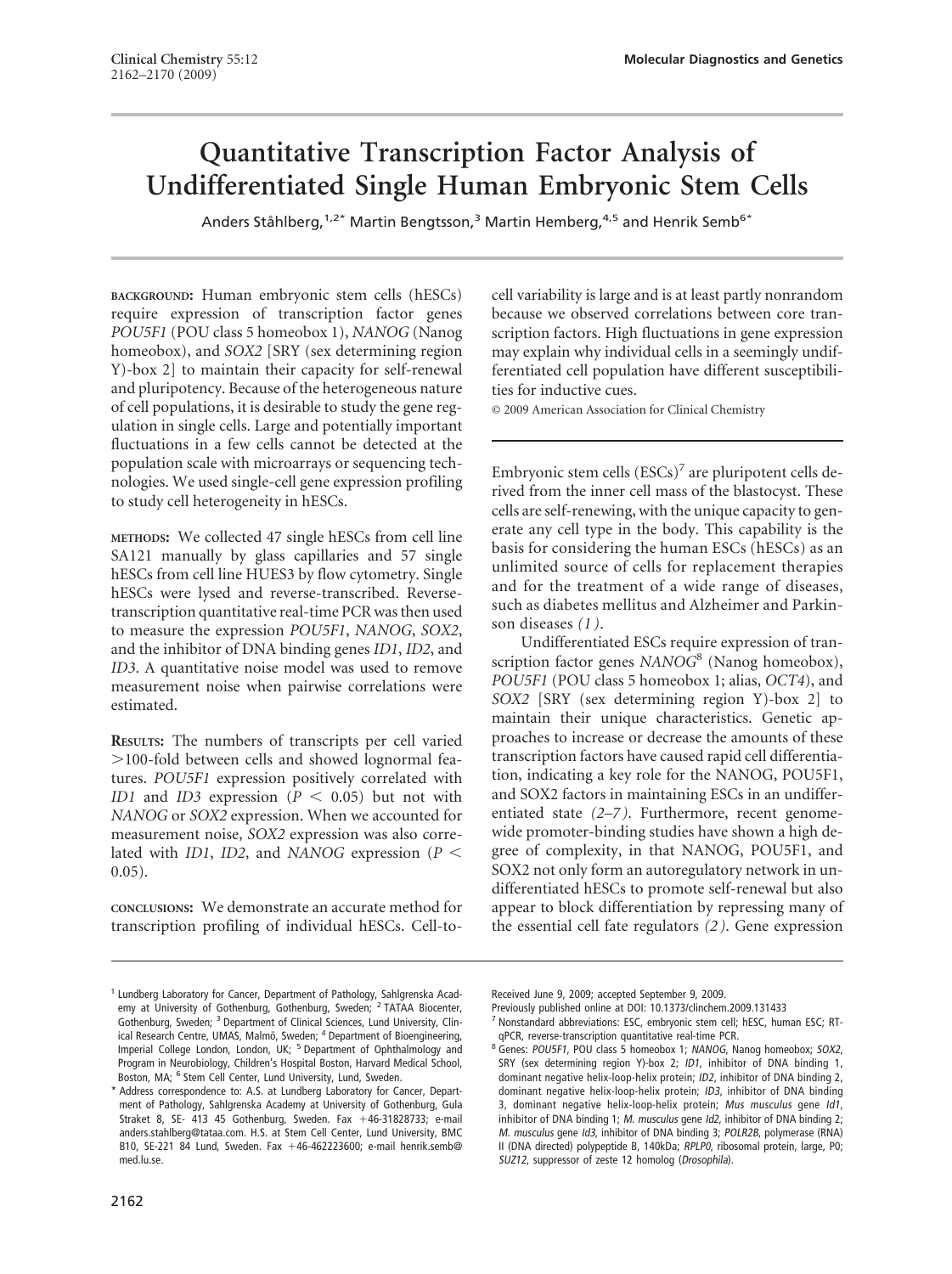analysis of *NANOG*, *POU5F1*, and *SOX2* in cell populations of undifferentiated hESCs have led to the conclusion that these factors are coregulated in these cells *(2–5 )*.

Although microarray studies have been useful for understanding gene regulation and expression in different cell types, substantial variability within a population of cells has also been demonstrated. These deviations from the population mean are often referred to as noise, and the noise level can be appreciable for transcription *(8 –10 )*. One source of such noise is the production of mRNA in bursts *(10 –12 )*. An important consequence of the noise is that cell populations will exhibit some degree of variability even if the cells are genetically identical and have been exposed to the same environment *(13 )*. Collectively, the results from measurements of gene expression in single cells indicate a strong stochastic element that causes highly variable expression, which in turn means that data obtained from cell population measurements cannot be extrapolated to individual cells.

To advance our understanding of the transcriptional regulation of *NANOG*, *POU5F1*, and *SOX2* in undifferentiated hESCs, we have performed quantitative expression studies of these genes in individual cells. The aim of this study was to determine to what extent the observed heterogeneity of 2 genes that are presumed to be correlated is a consequence of noise in the measurements and to what extent it is the result of underlying cell-to-cell variations. In addition, we have included in our study inhibitor of DNA binding genes *ID1*, *ID2*, and *ID3* (inhibitors of DNA binding 1, 2, and 3, dominant negative helix-loop-helix protein), the expression of which is known to inhibit neuroectoderm differentiation in undifferentiated mouse ESCs *(14 )*, although the importance of the *ID* genes in hESCs has yet to be confirmed. Furthermore, NANOG, POU5F1, and SOX2 have been experimentally verified to bind at the promoter regions of *ID1* and *ID2 (2 )*. In situ analyses of *ID* gene expression during development have demonstrated widespread expression of *ID1*, *ID2*, and *ID3* throughout the developing organism, from early gestation through birth and with considerable overlap in the expression patterns of *ID1* and *ID3 (15 )*. Mice (*Mus musculus*) lacking *Id1*, *Id2*, or *Id3* [inhibitors of DNA binding 1, 2, and 3] are all viable, whereas mice without both *Id1* and *Id3* die at day E13.5 *(16 )*. We applied reverse-transcription quantitative real-time PCR (RT-qPCR) to the analysis of mRNA in single cells. This method is characterized by a wide dynamic range, high reproducibility, and a sensitivity sufficient to detect single molecules *(17, 18 )*.

We show that individual hESCs can be collected by either glass capillaries or flow cytometry. Transcripts of *ID1*, *ID2*, *ID3*, *NANOG*, *POU5F1*, and *SOX2* can be

accurately measured with RT-qPCR. We also provide a mathematical model for determining correlations between genes, which can compensate for experimental noise, thereby revealing additional statistically significant correlations. Our results reveal that the numbers of transcripts in individual hESCs are highly variable and that the degree of *POU5F1* expression does not correlate with that of *SOX2* or *NANOG*, whereas the expression of members of the *ID* gene family correlates with the expression of *POU5F1* and *SOX2*. Gene expression profiling of single hESCs allows us to study cell heterogeneity and to understand why individual hESCs differentiate differently.

## **Materials and Methods**

## **hESC CULTURES**

Cell lines SA121 *(19 )* (Cellartis) and HUES3 *(1 )* were used for in vitro experiments with hESCs in accordance with Swedish ethics guidelines. Undifferentiated SA121 cells were maintained on mitotically inactivated mouse embryonic fibroblasts. Half of the medium was changed every 2 days, and SA121 cells were passaged manually every 4 –7 days onto fresh mouse embryonic fibroblasts, as previously described *(19 )*. HUES3 was enzymatically passaged and cultivated as previously described *(1 )*.

#### **COLLECTION OF SINGLE CELLS AND CELL LYSIS**

hESCs were rinsed with PBS (200 mg/L KCl, 200 mg/L  $KH_{2}PO_{4}$ , 8 g/L NaCl, 2.16 g/L Na<sub>2</sub>HPO<sub>4</sub>-7H<sub>2</sub>O; Invitrogen) and then dissociated into a suspension of single cells with TrypLE Select (Invitrogen) or with Trypsin, 0.05% (1X) with EDTA 4Na (Invitrogen) for 3 min at 37 °C. TrypLE Select and trypsin were inactivated with hESC medium *(1 )*, and the cells were replated onto petri dishes. Individual cells were collected with heat-treated glass pipettes (Hilgenberg) mounted on a micromanipulator over an inverted microscope. Pipettes were emptied into a 200- $\mu$ L plastic tube with 2  $\mu$ L lysis solution containing 5 mL/L IGEPAL CA-630, 50 mmol/L Tris-HCl pH 8.0, 140 mmol/L NaCl, and 1.5 mmol/L  $MgCl<sub>2</sub>$  (all Sigma-Aldrich). Tubes were then immediately heated to 80 °C for 5 min and stored at  $-80$  °C until reverse transcription. A more detailed description of this procedure has been reported *(20, 21 )*. To collect single cells by flow cytometry, we used either the FACSDiva or FACSVantage instrument (both BD Biosciences). The flow cytometry instrument was manually calibrated to deposit single cells in the center of each collection tube. 7-Aminoactinomycin D (Sigma-Aldrich) was added as a viability marker in the sorting procedure. hESCs were kept in PBS containing 25 mL/L fetal bovine serum (BIOCHROM) before cell sorting.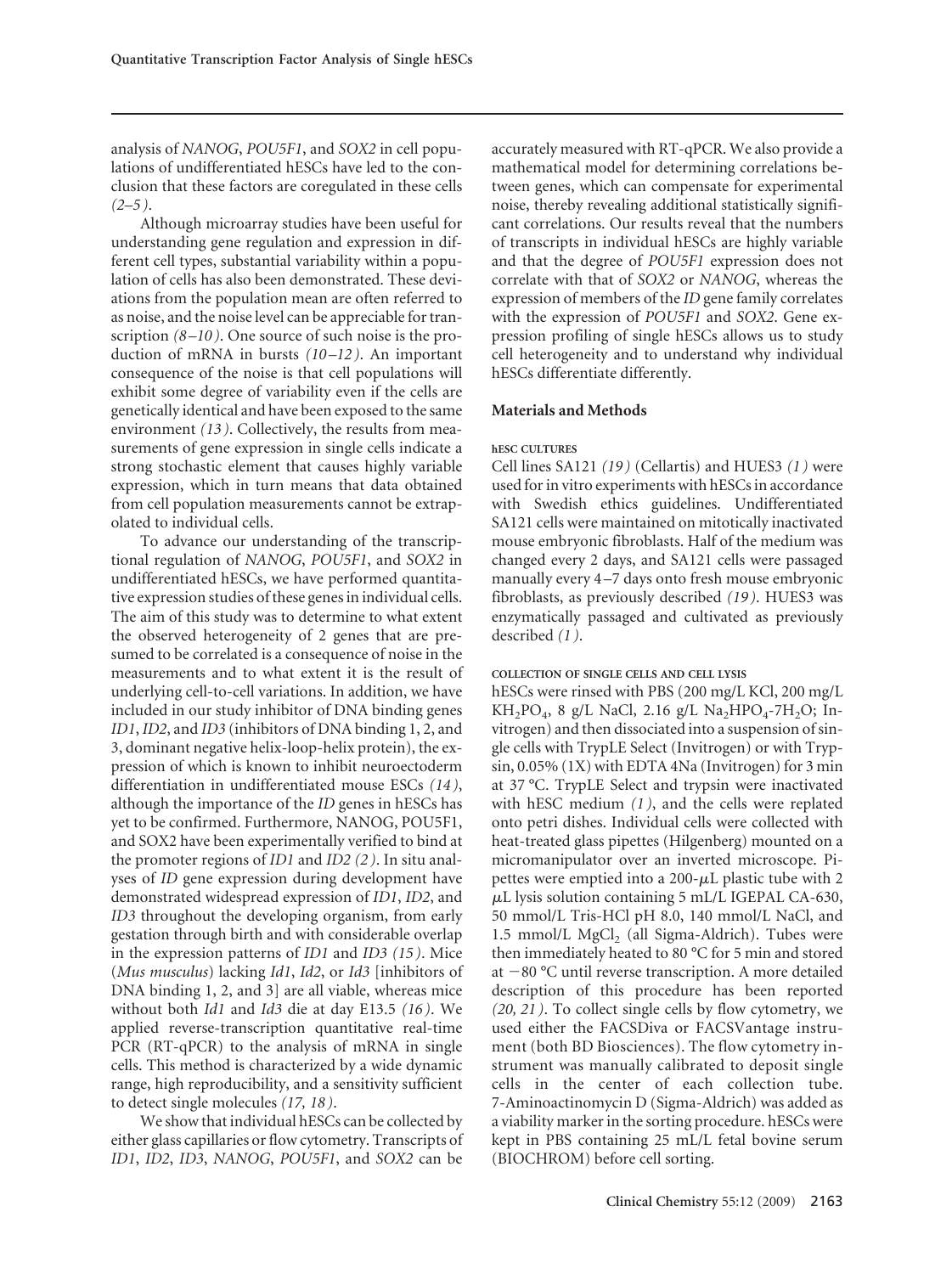Total RNA was purified with the GenElute Mammalian Total RNA Purification Kit (Sigma–Aldrich).

# **REVERSE TRANSCRIPTION**

Reaction tubes containing single lysed cells in lysis solution (described above) supplemented with 0.5 mmol/L of each of the 4 deoxynucleotides (Sigma-Aldrich),  $2.5 \mu$ mol/L oligo(dT) (Invitrogen), and  $2.5 \mu$  $\mu$ mol/L random hexamers (Invitrogen) were heated to 65 °C for 5 min and then chilled on ice. We then added 50 mmol/L Tris-HCl (pH 8.3), 75 mmol/L KCl, 3 mmol/L MgCl<sub>2</sub>, 5 mmol/L dithiothreitol, 20 U RNaseOUT, and 100 U SuperScript III (all Invitrogen) to a final volume of 10  $\mu$ L. Samples were incubated at 50 °C for 90 min and then inactivated enzymatically at 70 °C for 15 min, as previously described *(22 )*.

## **QUANTITATIVE REAL-TIME PCR**

Two instruments were used for real-time PCR measurements: the ABI PRISM 7900HT Sequence Detection System (Applied Biosystems) and the LightCycler 2.0 Real-Time PCR System (version 4.6; Roche Diagnostics). Reactions of 10 or 20  $\mu$ L contained 10 mmol/L Tris (pH 8.3), 50 mmol/L KCl, 3 mmol/L  $MgCl<sub>2</sub>$ , 0.3 mmol/L of each deoxynucleotide, 1 U JumpStart *Taq* polymerase (all Sigma-Aldrich), 0.5 SYBR Green I (from a 10 000 $\times$  concentrate; Invitrogen), and 400 nmol/L of each primer (MWG-Biotech). BSA (0.1 g/L; Fermentas) was added to LightCycler reactions, and  $1 \times$  Reference Dye for Quantitative PCR (Sigma-Aldrich) was used as a passive reference dye in ABI PRISM 7900HT reactions. Real-time PCRs started with 3 min of preincubation at 95 °C, followed by 50 amplification cycles. The following temperature profile was used (with LightCycler/ABI PRISM 7900HT incubation times): denaturation at 95 °C for 0/20 s, annealing at 60 °C for 10/20 s, and elongation at 73 °C for 15/20 s. All primers except those for *SOX2* were designed to span an intron to avoid amplification of genomic DNA. *SOX2* lacks introns, and therefore its amplification could be biased by genomic amplification. BLAST searches, however, revealed no pseudogenes for *SOX2*. The genomic background of 2 DNA copies can therefore be disregarded, compared with the degree of *SOX2* expression (approximately 250 mRNA copies). The primer sequences are shown in Table 1 in the Data Supplement that accompanies the online version of this article at http://www.clinchem.org/ content/vol55/issue12. All assays of single cells were optimized not to generate primer dimers before cycle 40, to have a PCR efficiency of at least 80%, and to amplify all known splice forms documented by the National Center for Biotechnology Information (NCBI). Calibration curves with purified PCR products (QIAquick PCR Purification Kit; Qiagen) were used to establish the linearity of the assays. PCR efficiencies for *ID1*, *ID2*, *ID3*, *NANOG*, *POU5F1*, *POLR2B* [polymerase (RNA) II (DNA directed) polypeptide B, 140kDa], *RPLP0* (ribosomal protein, large, P0), *SOX2*, and SUZ12 [suppressor of zeste 12 homolog (*Drosophila*)] were 93%, 93%, 86%, 96%, 88%, 86%, 92%, 95%, and 88%, respectively  $(r^2 > 0.99)$  for calibration curve slopes). Formation of the correct PCR products was confirmed by electrophoresis on 20 g/L agarose gels for all assays and by melting-curve analysis of all samples. Purified PCR products were quantified with the Nano-Drop ND-1000 spectrophotometer (NanoDrop Technologies/Thermo Scientific) to generate calibration curves for all assays and thereby allow absolute quantification. RT-qPCR data analysis was performed as previously described *(17 )*. Additional information according to MIQE (Minimum Information for Publication of Quantitative Real-Time PCR Experiments) guidelines *(23 )* is shown in Table 1 in the online Data Supplement. Cell population data were normalized against those for *RPLP0*. Potential reference genes were evaluated with NormFinder and a reference panel of 10 genes (Human Endogenous Control Gene Panel; TATAA Biocenter). For calculations of RT-qPCR CIs for low transcript numbers, 16-plicate RT-qPCR was carried out with diluted, purified total RNA from hESCs at 6 different RNA concentrations (concentrations were prepared by making 4-fold serial dilutions). These data were also used in our mathematical model for correlation.

#### **SINGLE-CELL MEASUREMENTS**

Approximately 20 target molecules per PCR are needed for accurate RT-qPCR quantification *(20 )*, and this requirement was satisfied for most cells and genes used in this study. By keeping the dilution between the reversetranscription and real-time PCR steps at a minimum, we obtained the highest reproducibility *(20 )*. All qPCR results are expressed as the number of cDNA molecules. To calculate the number of mRNA molecules requires determining the reverse-transcription efficiency. We have previously shown how the reversetranscription efficiency can be determined from serial dilutions of known cDNA calibrators *(20 )*, and this efficiency is usually -100% *(22 )*. Reverse-transcription efficiencies are shown in Table 2 in the online Data Supplement. Because cDNA is single-stranded, 1 cycle was subtracted from the measured value when we calibrated with calibration curves based on doublestranded PCR products *(24 )*. All transcript numbers are related to a single cell and not to reference genes. The use of constantly expressed reference genes for sample comparison, which is appropriate at the cellpopulation level, is not valid at the level of single cells because of the occurrence of transcriptional bursts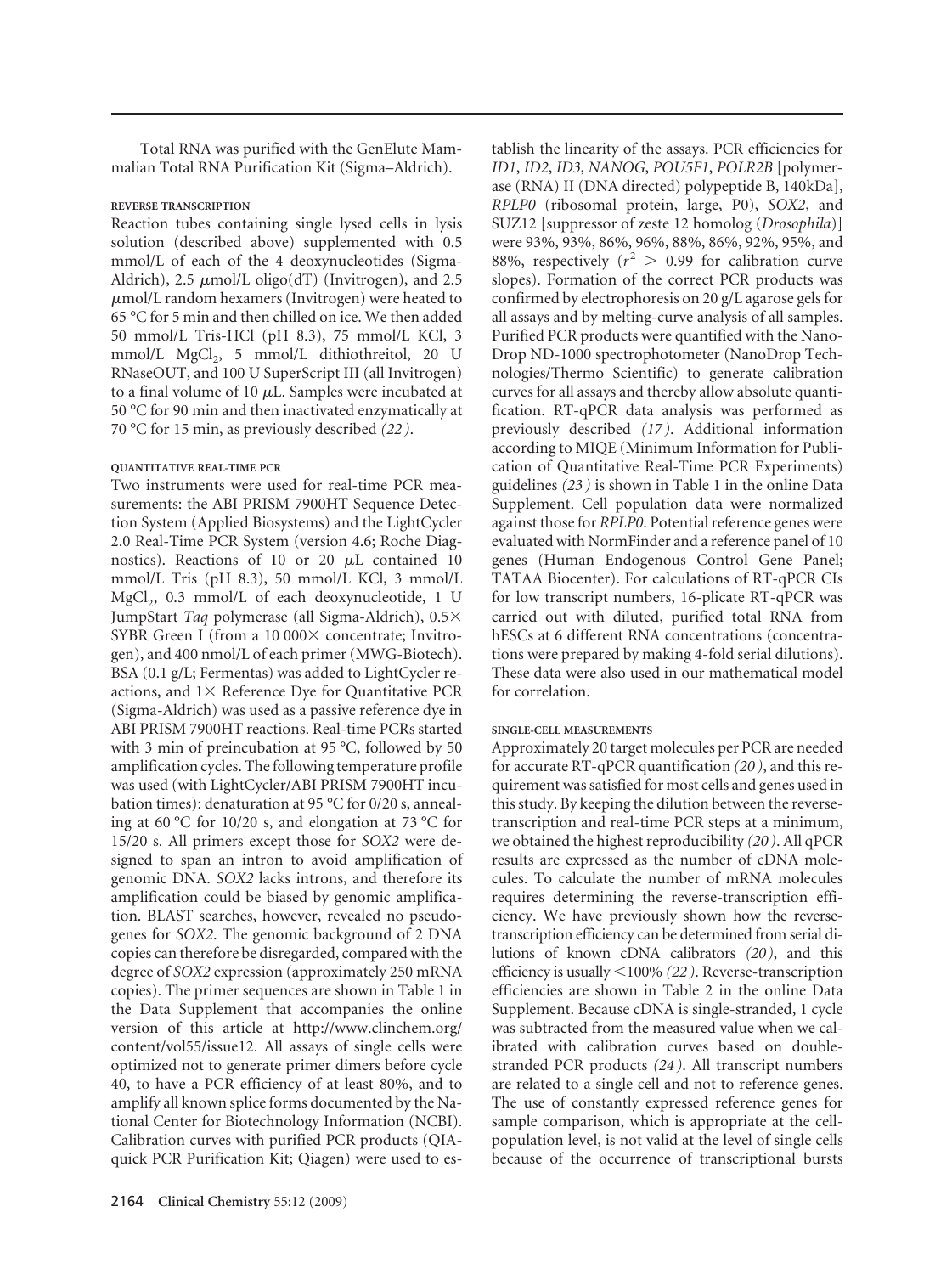*(11, 12 )*. The experimental variation in each assay is shown in Figs. 1 and 2 in the online Data Supplement.

## **IMMUNOSTAINING**

hESCs were fixed in 40 g/L paraformaldehyde (Merck) for 20 min, permeabilized for 30 min in PBS (200 mg/L KCl, 200 mg/L KH<sub>2</sub>PO<sub>4</sub>, 8 g/L NaCl, 2.16 g/L  $Na<sub>2</sub>HPO<sub>4</sub>-7H<sub>2</sub>O$ ; Invitrogen) containing 5 mL/L Triton X-100 (Sigma–Aldrich), and blocked in PBS with 50 g/L skim milk powder (Merck) for 30 min. The cells were incubated overnight at 4 °C with a primary antibody against POU5F1 (Santa Cruz Biotechnology) and then incubated with a Cy3-conjugated secondary antibody (Jackson Immunoresearch Laboratories) at room temperature for 1 h. Cell nuclei were counterstained with 4',6-diamidino-2-phenylindole (Invitrogen).

#### **MATHEMATICAL MODEL FOR CORRELATION**

For a given gene, we assume that the observed number of transcripts, *X*, is the sum of 2 components: the true biological amount of mRNA,  $X_B$ , and the noise stemming from the measurement,  $X_T$ . We assume that the noise has  $E[X_T] = 0$  ( $E[X_T]$  means "expectation value of  $X_T$ ") and that it is uncorrelated to the biological component or to the measurement noise of every other gene. From these assumptions, it follows that the covariance for a pair of genes *X* and *Y* is:

$$
Cov(X_B + X_T, Y_B + Y_T) = Cov(X_B, Y_B). \tag{1}
$$

Furthermore, we assume that the variance of a gene,  $\sigma^2$ , can be written as the sum of 2 components,  $\sigma^2 = \sigma_B^2 + \sigma_B^2$  $\sigma_{\rm T}^2$ , which correspond to the inherent biological fluctuations and to the measurements, respectively. Because the measurement noise has  $E[X_T] = 0$ , it follows that the normalized variance can be written as:

$$
\eta^2 = \eta_{\rm T}^2 + \eta_{\rm B}^2 = \frac{\sigma_{\rm T}^2 + \sigma_{\rm B}^2}{\mu^2},\tag{2}
$$

where  $\eta_{\rm T}^2$  is the noise strength of measurement  $(\eta^2 = \sigma^2/\mu^2)$ ,  $\eta_B^2$  is the biological variability, and  $E[X_{\rm B}] = \mu$ .  $\eta_{\rm T}^2$  and  $\eta_{\rm B}^2$  can be computed with the strategy described in (20). Defining  $\hat{\beta} = \eta_{\rm T}^2/\eta_{\rm B}^2$ , we may write the variance as:

$$
\sigma = (1 + \beta)\eta_B^2 \mu^2. \tag{3}
$$

Starting from the definition of the correlation coefficient,  $\rho$ , and using Eqs. 1 and 3, we obtain:

$$
\rho = \frac{\text{Cov}(X, Y)}{\sqrt{\text{Var}(X)\text{Var}(Y)}} = \frac{\text{Cov}(X, Y)}{\sigma_{X, B}\sigma_{Y, B}\sqrt{(1 + \beta_{X})(1 + \beta_{Y})}}
$$

$$
= \frac{\rho_{B}}{\sqrt{(1 + \beta_{X})(1 + \beta_{Y})}}, \tag{4}
$$

where  $\rho_B$  is the true biological correlation coefficient. Using Eq. 4, we can estimate the reduction in correlation  $(y)$  due to the measurement noise as:

$$
\gamma = \frac{1}{\sqrt{(1 + \beta_X)(1 + \beta_Y)}}.\tag{5}
$$

Because the denominator in Eq. 5 will always be  $>1$ , it follows that  $0 \le \gamma \le 1$ . We may think of  $\gamma$  as a multiplicative factor, inversely proportional to the magnitude of the measurement noise, that describes the loss of correlations due to the measurement noise. With the values in Table 2 in the online Data Supplement, we can calculate the  $\gamma$  factor for each pair of genes, and, via the relation  $\gamma_B = \rho / \gamma$ , we obtain the true biological correlation. Using a *t*-test for the statistic:

$$
t = \rho \frac{\sqrt{N-2}}{\sqrt{1-\rho^2}},\tag{6}
$$

with  $N-2$  degrees of freedom, where N is the number of data points, we may calculate the significance of  $\rho_{\rm B}$ *(25 )*.

# **Results and Discussion**

We manually collected 47 undifferentiated hESCs (cell line SA121) with glass capillaries and performed RTqPCR. Fig. 1 shows that transcripts for at least 1 gene were detected in 45 cells (96%). The 95% CIs for the RT-qPCR measurements of *POU5F1*, *NANOG*, *SOX2*, *ID1*, *ID2*, and *ID3* are shown in Fig. 2. Because the number of transcripts in a single cell is finite, only a limited number of genes may be accurately measured for each cell. We have previously shown that the inherent imprecision of the RT-qPCR measurements is significantly increased when there are  $\leq$ 20 copies of mRNA molecules present at the start. In this study, we have >20 transcripts for most cells and genes, a result that implies that the biological variability is substantially greater than the variation introduced by the measurements *(20 )*. The RT-qPCRs were run sequentially for each single cell, which meant that roughly one sixth (approximately 15%) of the cell's content was analyzed each time. Thus, the theoretical lower limit at which our experimental setup becomes less reproducible is approximately  $20 \times 6 = 120$  transcripts when 6 genes are analyzed. The most frequently detected genes are expressed in quantities greater than this number (Table 1).

The collection step of our protocol requires that hESCs be dissociated into single cells. To evaluate the effect of this treatment, we analyzed total mRNA from a small cell population before enzymatic dissociation, after enzymatic dissociation, and after enzymatic dissociation followed by a 3-h incubation in cell medium.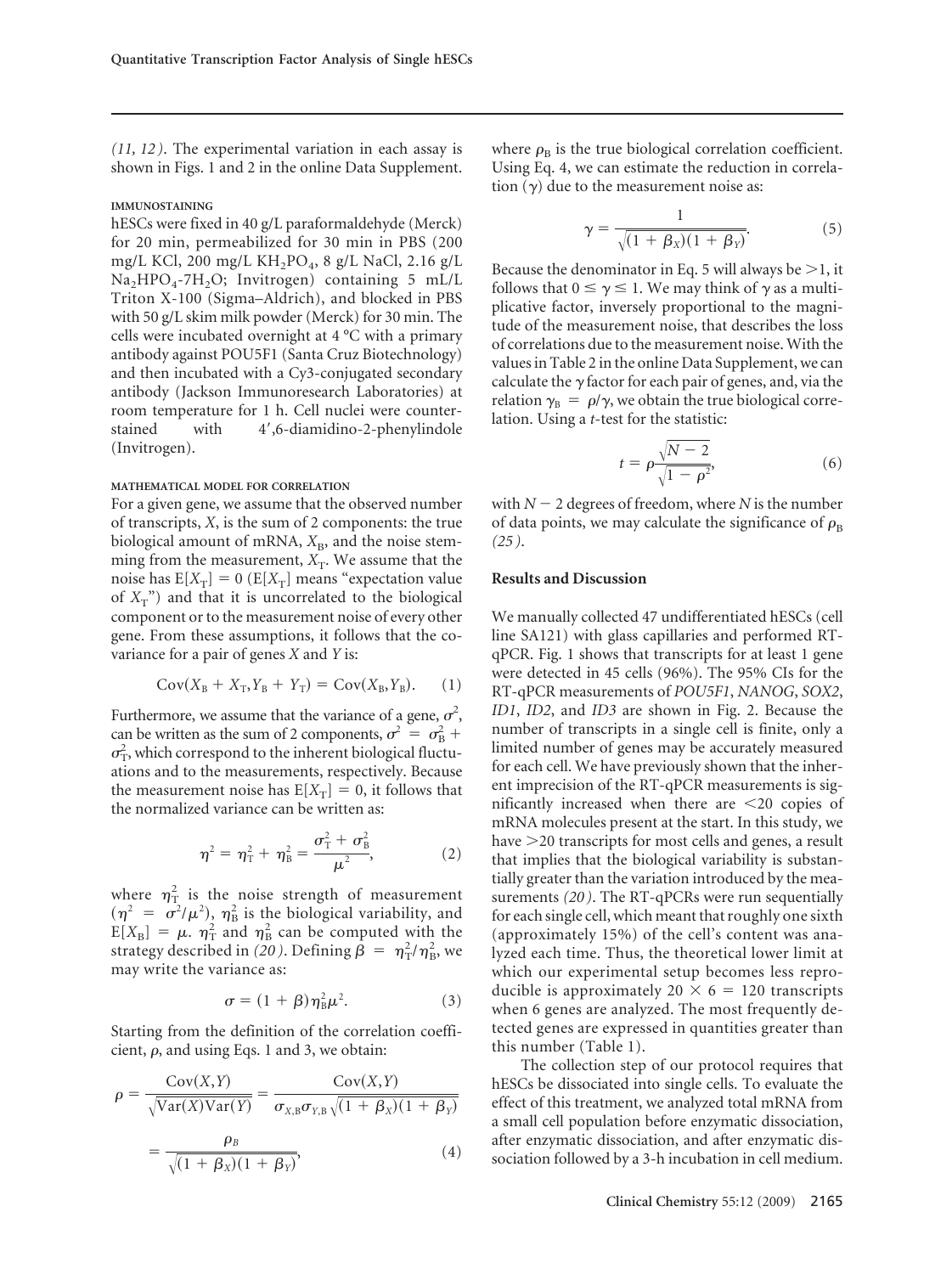

The incubation time was chosen to represent the time elapsed between the first and the last manually collected cells. Only small variations in gene expression (<1.5-fold) could be detected between the 3 dissociation procedures (see Fig. 3 in the online Data Supplement). Moreover, we observed no correlation between transcript counts and the time of cell collection, indicating that cell handling did not impose any additional differentiation. Thus, we conclude that the applied cellcollection method had no major impact on hESC differentiation.

To further verify our method, we used flow cytometry to collect single hESCs from another cell line (HUES3,  $n = 57$ ; see Tables 3 and 4 in the online Data Supplement). Instead of the *ID* genes (which were slightly upregulated when maintained in PBS; see Fig. 3 in the online Data Supplement), we analyzed the *SUZ12* and *POLR2B* genes in the second cell line. SUZ12 is a subunit of polycomb repressive complex 2, and POLR2B is a subunit of RNA polymerase 2. SUZ12 was recently shown to block expression of differentiation genes in undifferentiated hESCs *(26 )*. Data from this experiment are in accordance with those obtained for the manually picked hESCs, but with marginally lower mean expression values for *POU5F1* and *NANOG*.

Fig. 3 shows the distribution of *POU5F1* mRNA copy numbers in the undifferentiated hESC population. *POU5F1* expression ranges from approximately 190 to approximately 24 000 mRNA copies/cell  $(>100$ -fold variation), with a median expression of approximately 7400 transcripts. Immunofluorescence analysis revealed high variation in the amount of POU5F1 protein as well (see Fig. 4 in the online Data Supplement) *(27 )*. Median expression values for the remaining transcription factor genes (Table 1) indicate that *NANOG* and *ID1*, like *POU5F1*, are abundantly expressed (approximately 2800 and 1200 transcript copies/cell, respectively), whereas *SOX2*, *ID2*, and *ID3* are expressed at a much lower level (approximately 250, 53, and 81 transcript copies/cell, respectively). The expression of *ID2* and *ID3* is relatively low, and therefore the expression of these genes is more prone than the other genes to measurement errors due to the decreased reproducibility of the PCR *(20 )*.

Lognormal distributions are common in biological processes, and they typically arise when the underlying variables affect the outcome in a multiplicative manner *(28 )*. Transcript numbers in individual mammalian cells have been reported to often appear lognormally distributed *(11, 21, 29 )*. Indeed, for all 6 genes we can reject the hypothesis that their transcript numbers are normally distributed. After a logarithmic transformation, we find that the normality hypothesis for *NANOG*, *ID1*, *ID2*, and *ID3* cannot be rejected by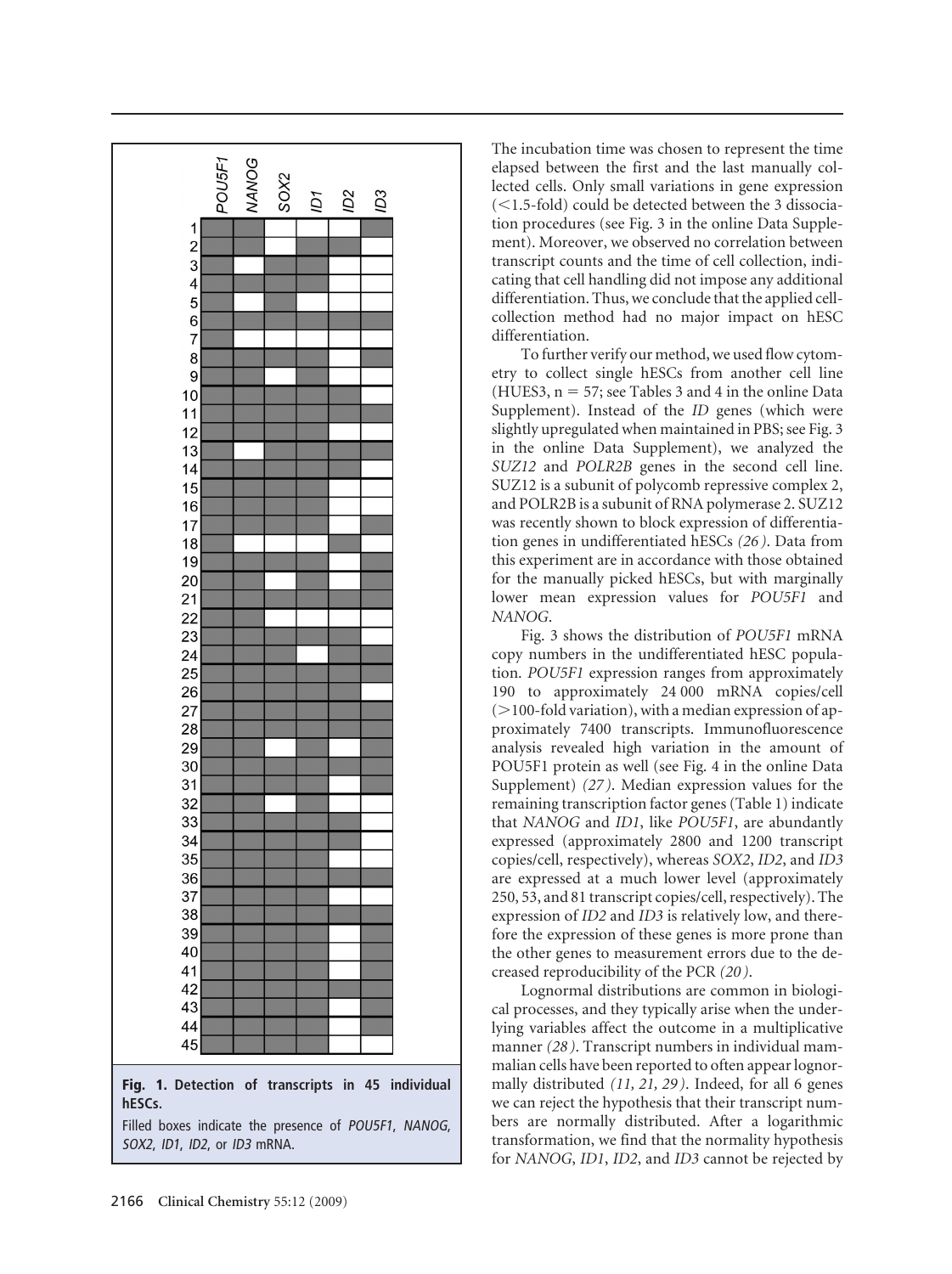

Indicated are 95% CIs for different amounts of mRNA for POU5F1, NANOG, SOX2, ID1, ID2, and ID3. Data points represent the gene expression of each individual hESC. The CIs are based on a lognormal distribution with parameters estimated from the experimental data.

the Shapiro–Wilk normality test at a 95% confidence level. In lognormally distributed populations, a cell's characteristic degree of expression is best represented by the geometric mean, which corresponds to the median for this distribution (Table 1). Use of the arithmetic mean (which is an appropriate summary statistic for the normal distribution) would overestimate the

number of transcripts in a typical cell. A consequence of the skewed distribution in transcript numbers is that a majority of the transcripts for a particular gene originate from a minority of the cells in the population. For example, the 5 hESCs with the highest numbers of *ID1* transcripts contributed to 34% of all transcripts for this gene, whereas the 5 lowest-expressing cells contributed

|              |                              |                     |                                | Table 1. Statistical parameters describing gene expression in single hESCs. |                       |  |  |  |
|--------------|------------------------------|---------------------|--------------------------------|-----------------------------------------------------------------------------|-----------------------|--|--|--|
| Gene         | No. of<br>cells <sup>a</sup> | Median <sup>b</sup> | Geometric<br>mean <sup>c</sup> | $Log10$ geometric<br>mean (SD)                                              | Skewness <sup>d</sup> |  |  |  |
| POU5F1       | 45                           | 7400                | 5500                           | 3.74(0.40)                                                                  | $-1.34$               |  |  |  |
| <b>NANOG</b> | 40                           | 2800                | 2700                           | 3.43(0.28)                                                                  | $-0.71$               |  |  |  |
| 50X2         | 36                           | 250                 | 180                            | 2.25(0.60)                                                                  | $-1.58$               |  |  |  |
| ID1          | 39                           | 1200                | 1200                           | 3.07(0.36)                                                                  | $-0.15$               |  |  |  |
| ID2          | 20                           | 53                  | 50                             | 1.70(0.42)                                                                  | 0.05                  |  |  |  |
| ID3          | 24                           | 81                  | 89                             | 1.95(0.43)                                                                  | 0.13                  |  |  |  |

<sup>a</sup> Number of cells expressing the tested gene (N<sub>total</sub> = 47).<br><sup>b</sup> Median value represents the number of transcripts for the experimental median cell.

 $c$  NANOG, ID1, ID2, and ID3 were lognormally distributed; POU5F1 and SOX2 were not ( $P < 0.05$ , Shapiro–Wilk normality test). Data represent the number of transcripts.

<sup>d</sup> A negative skewness value indicates that the lognormal distribution is skewed toward lower expression values.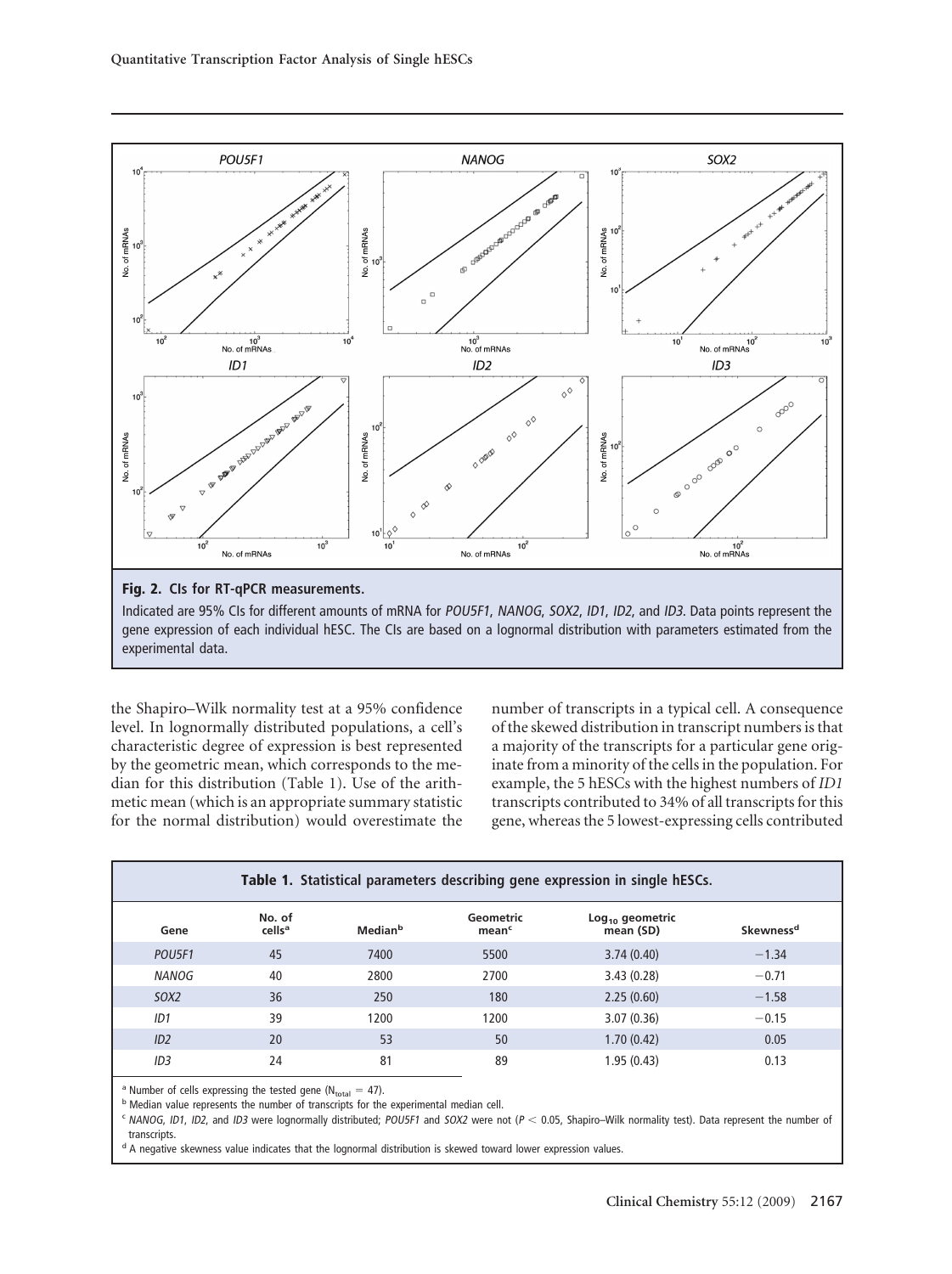

the corresponding histogram of transcript copy number on a  $log<sub>10</sub>$  scale.

to only 2%. This result means that data from pooled cell populations are biased toward cells with high expression, a phenomenon that may lead to incorrect interpretations.

An important question relates to the functional significance of the high variation in mRNA amounts. *POU5F1*, *NANOG*, and *SOX2* encode transcription factors that regulate how the cell differentiates, and their expression is required to maintain the pluripotent state. Mathematical modeling suggests a switch-like behavior of these genes, meaning that the genes have a high tolerance for fluctuations in mRNA concentrations before differentiation is initiated *(30 )*. Some of the measured cells have very low numbers of *POU5F1* and *SOX2* transcripts. Close inspection of the individual cells reveals that all 5 cells not expressing *NANOG* have low *POU5F1* expression (see Fig. 5 in the online Data Supplement). We hypothesize that this pattern is an early sign of differentiation, and we plan to investigate this concept further in future studies. Furthermore, some cells with low or no *POU5F1* and *NANOG* expression have considerable expression of *SOX2*, which may be an early indication of differentiation toward an ectodermal cell fate. *SOX2*, in contrast to *POU5F1* and *NANOG*, is not down-regulated in early differentiation toward ectoderm [*(31 )* and unpublished data]. When undifferentiated hESCs are exposed to inductive cues, only a fraction of the cells will respond, and then at different times. The discovery that large variations in the expression of genes encoding different transcription factors involved in self-renewal exist in individual cells could explain why individual cells in a seemingly undifferentiated cell population

|                  |              | POU5F1 NANOG SOX2 |        | ID1    | ID <sub>2</sub> | ID <sub>3</sub> |
|------------------|--------------|-------------------|--------|--------|-----------------|-----------------|
| POU5F1           | $\mathbf{1}$ | 0.17              | 0.08   | 0.50   | 0.04            | 0.60            |
|                  |              | (0.22)            | (0.14) | (0.63) | (0.06)          | (0.79)          |
| <b>NANOG</b>     |              | 1                 | 0.24   | 0.05   | 0.01            | 0.19            |
|                  |              |                   | (0.44) | (0.07) | (0.01)          | (0.28)          |
| SOX <sub>2</sub> |              |                   | 1      | 0.37   | 0.31            | 0.04            |
|                  |              |                   |        | (0.64) | (0.68)          | (0.06)          |
| ID1              |              |                   |        | 1      | $-0.12$         | 0.21            |
|                  |              |                   |        |        | $(-0.19)$       | (0.29)          |
| ID2              |              |                   |        |        | 1               | $-0.04$         |
|                  |              |                   |        |        |                 | $(-0.02)$       |
| ID3              |              |                   |        |        |                 |                 |

 $\geq$ 99% significance; boldface values indicate  $\geq$ 95% significance (Holm-Bonferroni correction).

have different susceptibilities for differentiation. We also point out, however, that our hESC cultures are regularly validated by POU5F1 and NANOG staining and that nonstained cells in principle are not observed. We therefore speculate that our observed signs of early differentiation at the mRNA level indicate a reversible state of the cells.

We also confirmed previous results that *POU5F1*, *SOX2*, and *NANOG* expressions correlate at the population level (data not shown). Surprisingly, this finding was not the case at the single-cell level (Table 2; Fig. 5 in the online Data Supplement). Correlation coefficients ranged from 0.08 to 0.24, indicating no or only very weak correlation between these genes. The lack of correlation was confirmed with another cell line (HUES3; see Table 4 in the online Data Supplement). *POU5F1*, *SOX2*, and *NANOG*were recently suggested to all share the same feedback regulatory mechanism *(2, 4 )*; however, these findings are inconsistent with our data from single cells, which suggest a more complex transcriptional regulation. Our data allow us only to detect simultaneous correlations, so we cannot exclude a coupling between 2 genes with a more complicated temporal pattern or at the protein level. Interestingly, further analysis showed that *POU5F1* expression was positively correlated with *ID1* and *ID3* expression (Table 2). This result is consistent with detailed promoter analyses, which have shown that*ID1* and *ID3* have similar regulatory elements *(32 )*. We observed a correlation between *ID1*, *ID3*, and *POU5F1*, suggesting that the transcription factors encoded by these genes may be coregulated in undifferentiated hESCs. The lack of a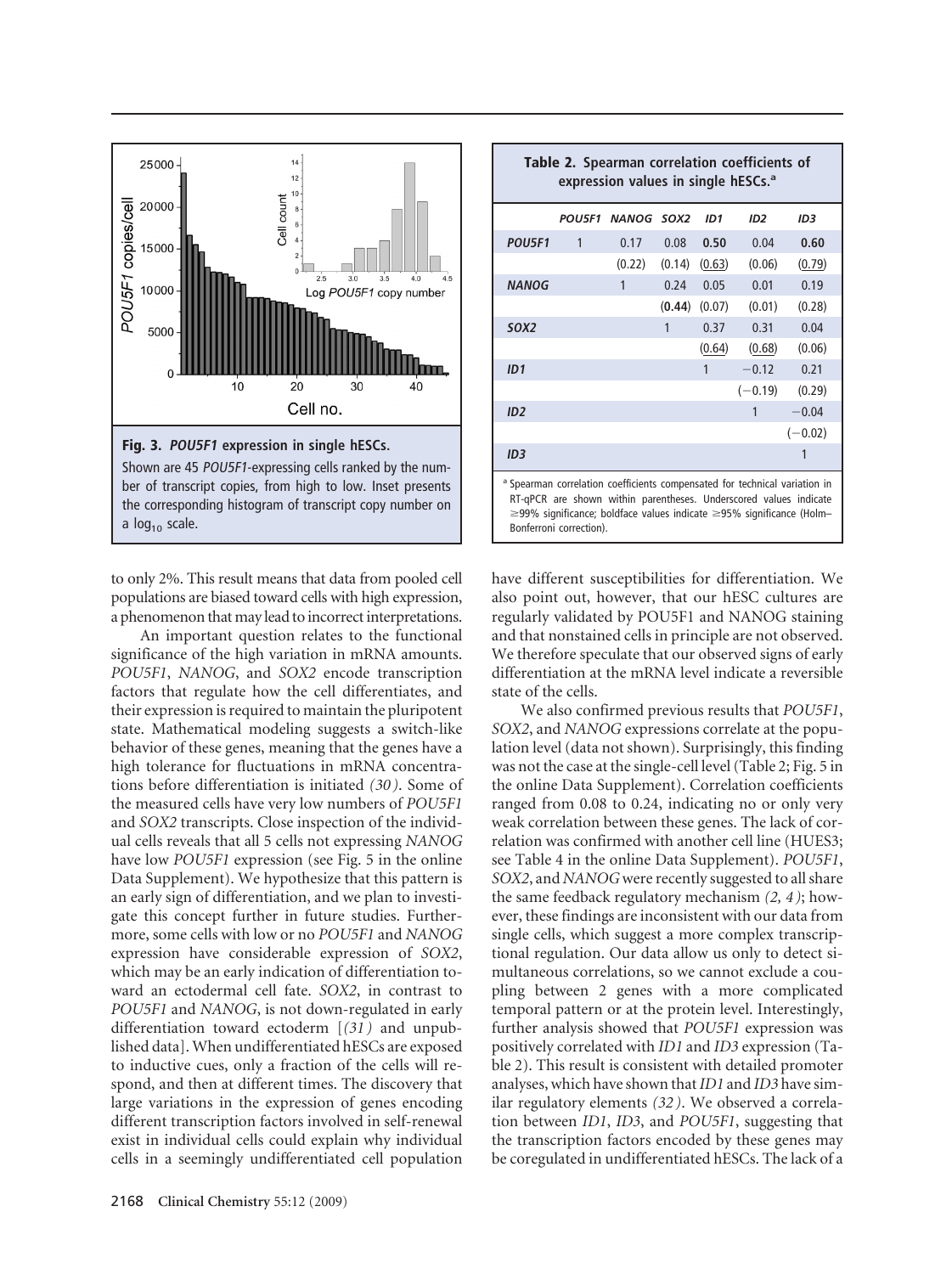correlation between *ID1* and *ID3* may be due to the exclusion of cells with no *ID1* or *ID3* transcripts. Correlation data are therefore somewhat biased toward highly expressing cells, and we cannot exclude a correlation between *ID1* and *ID3*.

The high noise levels of individual genes in combination with the measurement uncertainties could potentially obscure real correlations. We previously developed a mathematical framework for quantifying the measurement noise for RT-qPCR *(20 )*. In brief, by measuring the experimental noise for different mRNA and cDNA concentrations, we may model the measurement noise as a function of the molecules for each gene. The mathematical noise model allows us to determine the contribution of measurement noise to the total observed noise, which includes the biological variability. We have extended this methodology (for details see Materials and Methods) to allow us to estimate the decrease in correlation due to the measurement noise. The values in parentheses in Table 2 show the estimated biological correlations once the measurement noise has been removed. Interestingly, 3 more pairs of genes (*SOX2* and *NANOG*, *SOX2* and *ID1*, and *SOX2* and *ID2*) now become significantly correlated. These additional correlations further support the hypothesis that *ID* genes prevent differentiation and are functionally involved in self-renewal. We conclude that measurement noise in one gene is enough to decrease the observed correlation (see Fig. 6 in the online Data Supplement). Assuming that  $\beta$  (the fraction of noise from the measurement) is independent of the number of cells analyzed, we estimate that approximately 600 cells are needed to statistically verify a correlation of 0.08. For a correlation of 0.22, 80 cells are needed ( $P < 0.05$ ).

In summary, we have demonstrated that RTqPCR is an accurate and sensitive method to measure the expression levels of multiple genes in single hESCs. We show that the transcription of *POU5F1*, *SOX2*, and

*NANOG* is highly variable among undifferentiated hESCs. The lack of strong correlations suggests that these genes, although important regulators of selfrenewal, are independently regulated during selfrenewal. Instead, we found that *POU5F1* and *SOX2* are correlated with the *ID* genes during hESC self-renewal. Our results support the notion that seemingly heterogeneous cell cultures, as shown by staining, can have important differences at the mRNA level as well. This finding could help explain why culture cells respond differently to differential cues.

**Author Contributions:***All authors confirmed they have contributed to the intellectual content of this paper and have met the following 3 requirements: (a) significant contributions to the conception and design, acquisition of data, or analysis and interpretation of data; (b) drafting or revising the article for intellectual content; and (c) final approval of the published article*.

**Authors' Disclosures of Potential Conflicts of Interest:** *Upon manuscript submission, all authors completed the Disclosures of Potential Conflict of Interest form. Potential conflicts of interest:*

**Employment or Leadership:** None declared. **Consultant or Advisory Role:** None declared. **Stock Ownership:** None declared. **Honoraria:** None declared.

**Research Funding:** The Lund Stem Cell Center, the Juvenile Diabetes Research Foundation, the Swedish Research Council, and the JDRF Center for Beta Cell Therapy in Europe. A. Ståhlberg, the Swedish Research Council and the Socialstyrelsens Foundation; M. Hemberg, the Engineering and Physical Sciences Research Council UK and the Children's Hospital Ophthalmology Foundation. **Expert Testimony:** None declared.

**Role of Sponsor:** The funding organizations played no role in the design of study, choice of enrolled patients, review and interpretation of data, or preparation or approval of manuscript.

Acknowledgments: We thank Ann-Katrin Häger for technical assistance.

## **References**

- **1.** Cowan CA, Klimanskaya I, McMahon J, Atienza J, Witmyer J, Zucker JP, et al. Derivation of embryonic stem-cell lines from human blastocysts. N Engl J Med 2004;350:1353–6.
- **2.** Boyer LA, Lee TI, Cole MF, Johnstone SE, Levine SS, Zucker JP, et al. Core transcriptional regulatory circuitry in human embryonic stem cells. Cell 2005;122:947–56.
- **3.** Chambers I, Colby D, Robertson M, Nichols J, Lee S, Tweedie S, Smith A. Functional expression cloning of Nanog, a pluripotency sustaining factor in embryonic stem cells. Cell 2003; 113:643–55.
- **4.** Loh YH, Wu Q, Chew JL, Vega VB, Zhang W, Chen X, et al. The Oct4 and Nanog transcription network regulates pluripotency in mouse embryonic stem cells. Nat Genet 2006;38:431–40.
- **5.** Mitsui K, Tokuzawa Y, Itoh H, Segawa K, Mu-

rakami M, Takahashi K, et al. The homeoprotein Nanog is required for maintenance of pluripotency in mouse epiblast and ES cells. Cell 2003; 113:631–42.

- **6.** Niwa H, Miyazaki J, Smith A. Quantitative expression of Oct-3/4 defines differentiation, dedifferentiation or self-renewal of ES cells. Nat Genet 2000;24:372–6.
- 7. Assou S, Carrour TL, Tondeur S, Ström S, Gabelle A, Marty S, et al. A metaanalysis of human embryonic stem cell transcriptome integrated into a Web-based expression atlas. Stem Cells 2007; 25:961–73.
- **8.** Blake WJ, Kaern M, Cantor CR, Collins JJ. Noise in eucaryotic gene expression. Nature 2003;422: 633–7.
- **9.** Raser JM, O'Shea EK. Noise in gene expression: origins, consequences, and control. Science 2005;

309:2010 –3.

- **10.** Raj A, van Oudenaarden A. Nature, nurture, or chance: stochastic gene expression and its consequences. Cell 2008;135:216 –26.
- **11.** Raj A, Peskin CS, Tranchina D, Vargas DY, Tyagi S. Stochastic mRNA synthesis in mammalian cells. PLoS Biol 2006;4:e309.
- **12.** Ross IL, Browne CM, Hume DA. Transcription of individual genes in eukaryotic cells occurs randomly and infrequently. Immunol Cell Biol 1994; 72:177–85.
- **13.** Elowitz MB, Levine AJ, Siggia ED, Swain PS. Stochastic gene expression in a single cell. Science 2002;297:1183–6.
- **14.** Ying QL, Nichols J, Chambers I, Smith A. BMP induction of Id proteins suppresses differentiation and sustains embryonic stem cell self-renewal in collaboration with STAT3. Cell 2003;115:281–92.